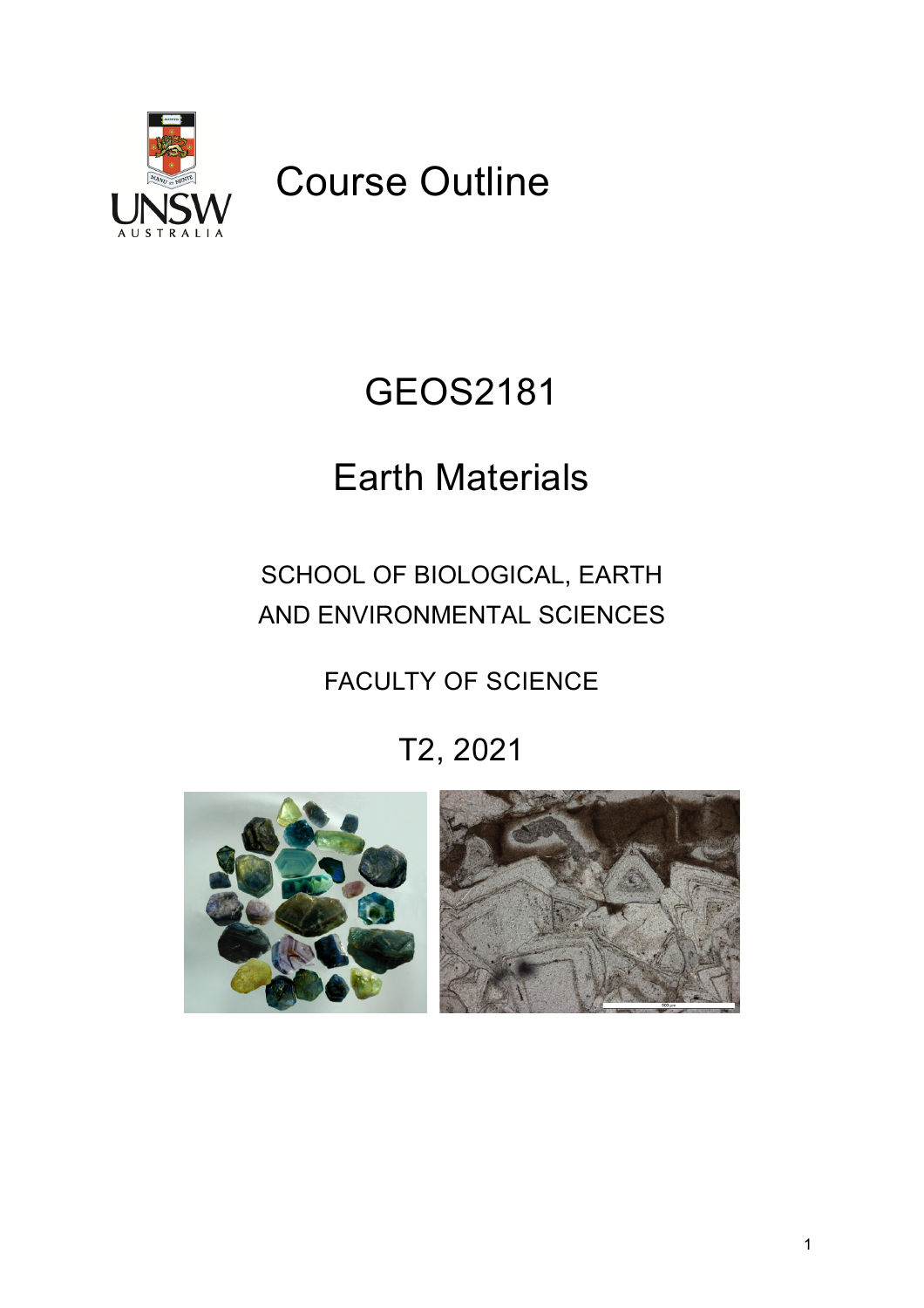# 1. **Staff**

| <b>Position</b>              | <b>Name</b> | <b>Email</b>         | <b>Contact details &amp;</b><br><b>Consultation times</b>                                 |
|------------------------------|-------------|----------------------|-------------------------------------------------------------------------------------------|
| Course Convenor   Ian Graham | <b>UNSW</b> | i.graham@unsw.edu.au | Room 131, Samuels<br><b>Building</b><br>Extension 58720<br>Consultation by<br>appointment |
|                              |             |                      |                                                                                           |
|                              |             |                      |                                                                                           |

# **2. Course information**

| Units of credit:     | 6UOC                     |
|----------------------|--------------------------|
| $Pre-requisite(s)$ : | GEOS1111 and/or GEOS1211 |

## **Teaching times and locations:**

| Laboratory: | <b>Mon 3-5</b> | lab 2 Building D26 |
|-------------|----------------|--------------------|
|             | Thu 3-5        | lab 2 Building D26 |

#### **Lectures: All recorded on Moodle**

*<http://www.timetable.unsw.edu.au/>2021/GEOS2181*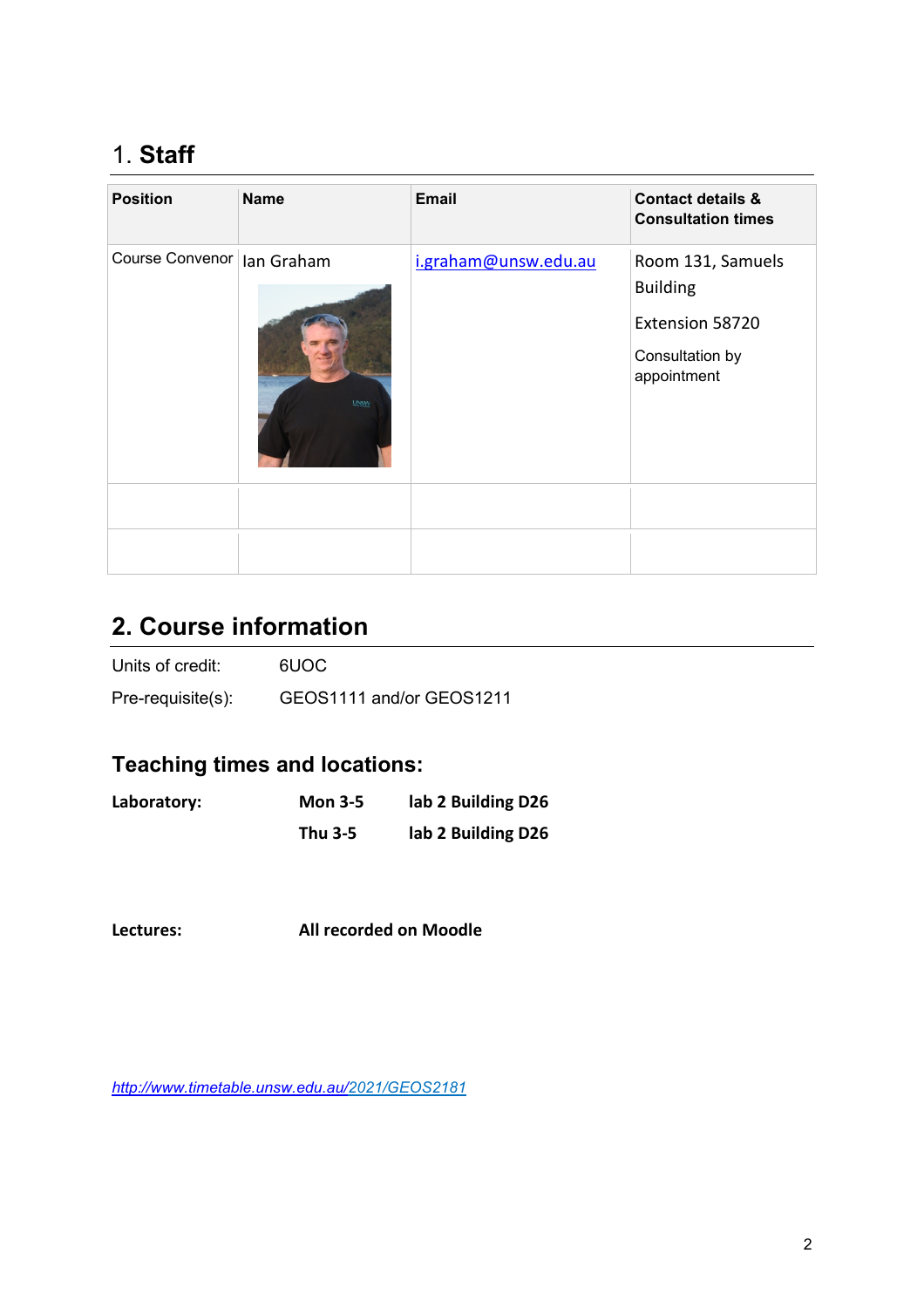### **2.1 Course summary**

Introduction to the identification, classification, formation and analysis of minerals, rocks, meteorites, gems and sediments. Crystal growth, atomic structure, composition, properties and classification of minerals, with special reference to the rock-forming and clay minerals. Mineral analysis techniques including chemical methods and X-ray diffraction; application of geochemical studies including introduction to radiometric dating. Genesis, analysis and classification of igneous, metamorphic and sedimentary rock types. Optical properties of minerals and rocks under the polarising microscope.

#### **2.2 Course aims**

Provide a theoretical and practical introduction to the study of minerals (mineralogy) and rocks (petrology), and to the principal techniques for mineralogical, petrological and geochemical analysis. To provide an understanding of the nature and origin of minerals, rocks and sediments, as a basis for further studies in the Earth and Environmental Sciences.

### **2.3 Course learning outcomes (CLO)**

At the successful completion of this course you (the student) should be able to:

- 1. Identify common rock-forming minerals in both hand-specimen and thin-section.
- 2. Given an unknown mineral, have the knowledge to know what analyses to use to be able to positively identify it.
- 3. Identify common igneous and sedimentary rocks in hand-specimen and thin-section.
- 4. Using field relationships, petrographic analysis and geochemical analyses, be able to determine the broad evolutionary history and environment of formation of igneous and sedimentary rocks and be able to apply this knowledge to the broader regional scale.

## **3. Strategies and approaches to learning**

## **3.1 Learning and teaching activities**

The structure of the course is built around the lectures and associated readings indicated by the staff. This content will be supplemented by the student seminars on diverse mineralogical and petrological topics. The concepts discussed in the lectures are then reinforced through both the laboratory and fieldwork

## **3.2 Expectations of students**

Attendance at lectures, laboratories and the field tutorial is compulsory for this course.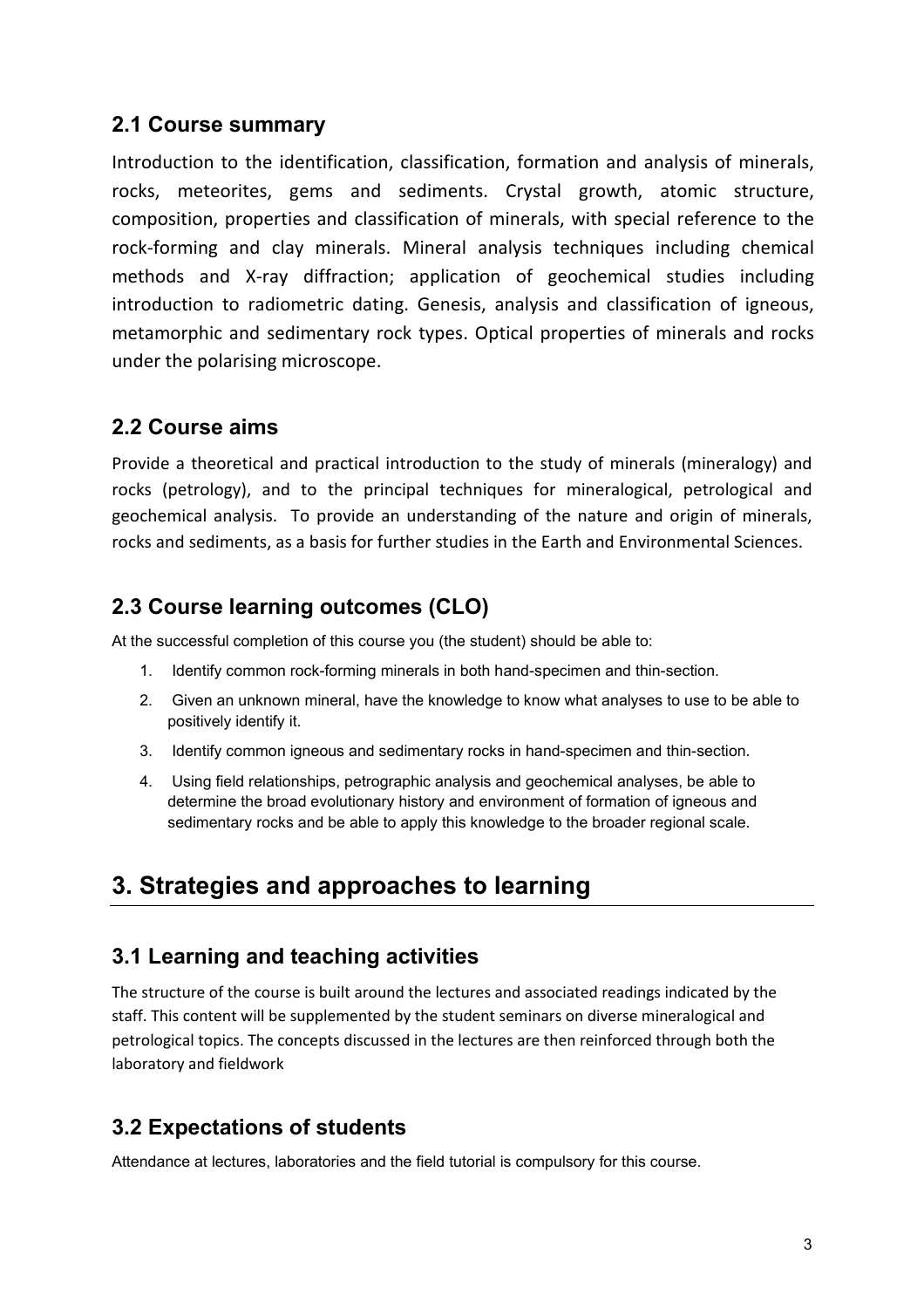## **4. Course schedule and structure**

This course consists of 7 hours of class contact hours per week. You are expected to take additional hours of non-class contact hours to complete assessments, readings and exam preparation.

| <b>Week</b><br>(Date<br>mon) | Lecture 1 (1h)                                           | <b>Staff</b> | Lecture 2 (1h)                               | <b>Staff</b> | Lecture 3 (1h)                      | <b>Staff</b> | Lab $1(2h)$<br>Lab 02 D26 Ground<br>$Floor/3-5$ | Lab $2(2h)$<br>Lab 02 D26 Ground<br>Floor/3-5  | <b>Assessments</b><br>due |
|------------------------------|----------------------------------------------------------|--------------|----------------------------------------------|--------------|-------------------------------------|--------------|-------------------------------------------------|------------------------------------------------|---------------------------|
| 1<br>May 31                  | Getting to know each<br>other and<br>Course overview     | <b>ITG</b>   | Mineral properties in hand<br>specimen       | <b>ITG</b>   | Intro to Geochemistry               | <b>ITG</b>   | Minerals I                                      | <b>Minerals II</b>                             |                           |
| 2<br>June 7                  | Intro to Mineralogy                                      | <b>ITG</b>   | <b>Mineral Groups</b>                        | <b>ITG</b>   | <b>Optical Mineralogy</b>           | <b>ITG</b>   | Intro to Petrography                            | Thin sections I                                | Quiz 1                    |
| 3<br>June 14                 | Igneous Processes                                        | <b>ITG</b>   | Magma formation and<br>evolution I           | <b>ITG</b>   | Magma formation and<br>evolution II | <b>ITG</b>   | Public Holiday                                  | Thin sections II                               | Quiz 2                    |
| 4<br>June 21                 | Classification and<br>naming of igneous rocks            | <b>ITG</b>   | Volcanoes and their<br>products I            | <b>ITG</b>   | Volcanoes and their<br>products II  | <b>ITG</b>   | Thin sections III                               | Igneous rocks I                                | Quiz 3                    |
| 5<br>June 29                 | Cenozoic intraplate<br>volcanism in eastern<br>Australia | <b>ITG</b>   | <b>Analytical Techniques</b>                 | <b>ITG</b>   | Geochronology                       | <b>ITG</b>   | Igneous rocks II                                | Igneous rocks III                              | Quiz 4                    |
| 6<br>July 5                  | Mid term break                                           |              |                                              |              |                                     |              |                                                 |                                                |                           |
| 7<br>July 12                 | X-ray diffraction<br>analysis                            | <b>ITG</b>   | Clays and clay minerals                      | <b>ITG</b>   | <b>Gem Materials</b>                | <b>ITG</b>   | Igneous rocks IV                                | XRD techniques                                 | Quiz 5                    |
| 8<br>July 19                 | Sedimentary processes<br>and materials                   | <b>ITG</b>   | Clastic non-carbonate<br>sedimentary rocks I | <b>ITG</b>   | Carbonate rocks                     | <b>ITG</b>   | Using geochemical<br>data                       | Clastic non-<br>carbonate<br>sedimentary rocks | Quiz 6                    |
| 9<br>July 26                 | Sedimentary rocks of<br>the Sydney Basin                 | <b>ITG</b>   | Metamorphism                                 | <b>ITG</b>   | Regional metamorphism               | <b>ITG</b>   | Carbonate rocks                                 | Metamorphic<br>minerals                        | Quiz 7                    |
| 10<br>Aug 2<br>$ \sim$       | <b>Extra Terrestrial</b><br>Materials                    | <b>ITG</b>   | Course overview and final<br>exam            |              | No class                            |              | Metamorphic rocks I                             | Metamorphic rocks                              | Quiz 8                    |

ITG, Ian Graham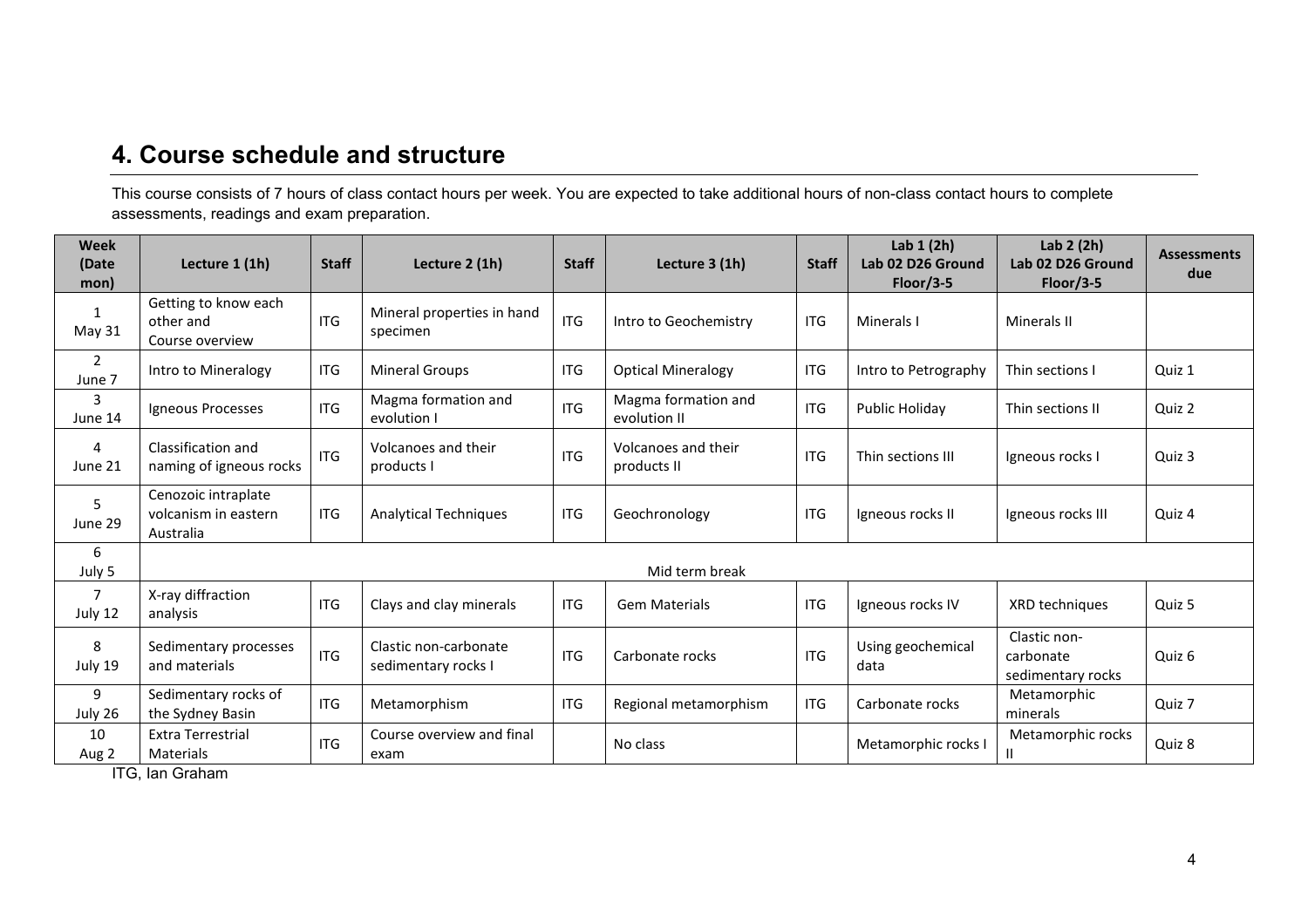### **LIST OF LECTURES, LABS AND QUIZZES**

**WEEK 1 LECTURES L1 Getting to know each other and course overview L2 Mineral properties in hand-specimen L3 Introduction to Geochemistry (parts I and II)**

**LABS Mon 31 May 3-5 Lab 1 Minerals 1**

**Thu 3 June 3-5 Lab 2 Minerals II**

**WEEK 2 LECTURES L4 Introduction to Mineralogy L5 Mineral Groups L6 Optical Mineralogy**

**LABS Mon 7 June 3-5 Lab 3 Introduction to Petrography**

**Thu 10 June 3-5 Lab 4 Thin sections I Quiz 1: Properties of minerals in hand-specimen**

**WEEK 3 LECTURES L7 Igneous Processes (parts I and II) L8 Magma formation and evolution (parts I, II, III and IV)**

**LABS Mon 14 June NO CLASS DUE TO PUBLIC HOLIDAY**

**Thu 17 June 3-5 Lab 5 Thin sections II Quiz 2: Introduction to Geochemistry/Introduction to Mineralogy**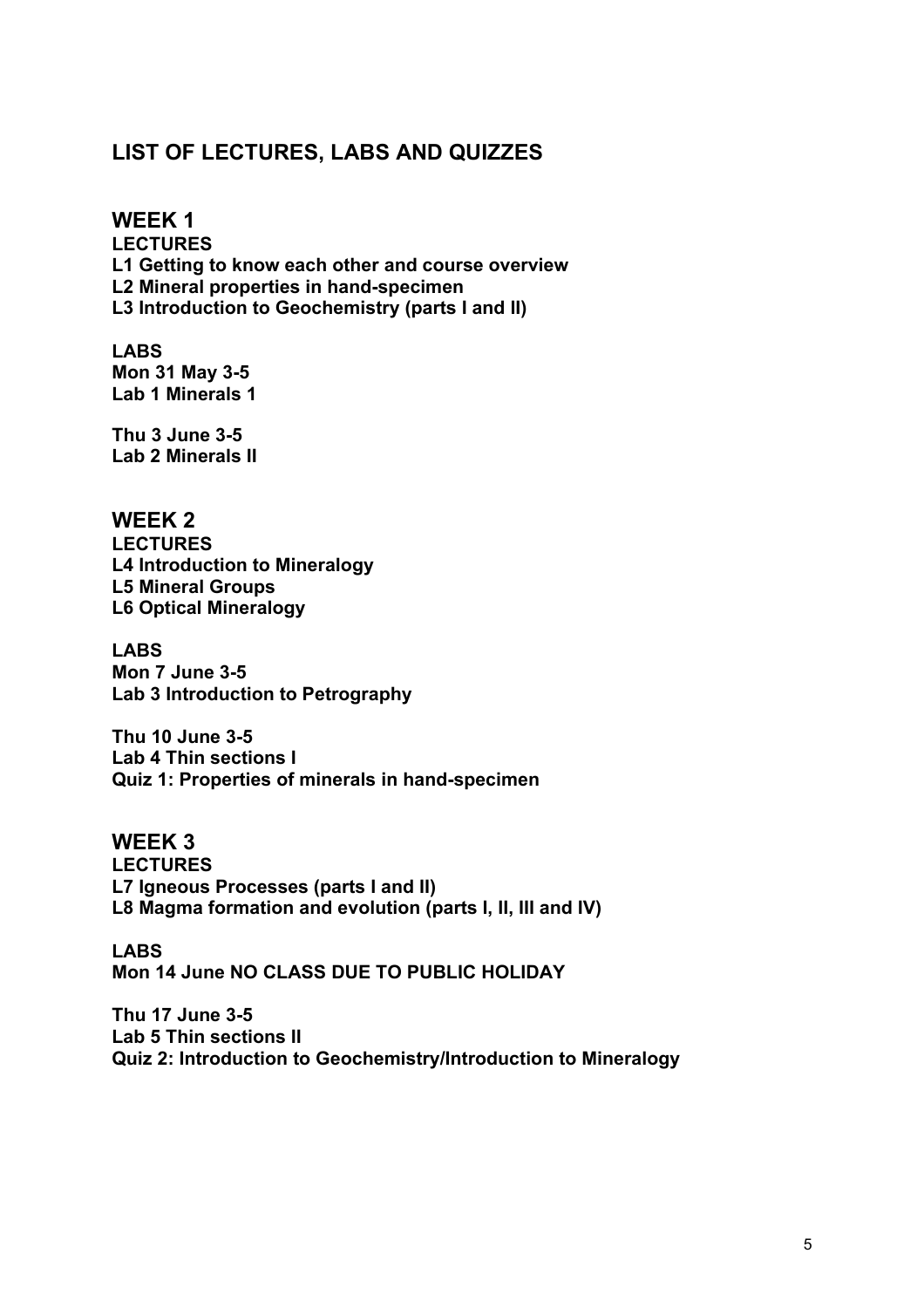**WEEK 4 LECTURES L9 Classification and naming igneous rocks (parts I, II and III) L10 Volcanoes and their products (parts I, II, III and IV)**

### **LABS**

**Mon, 21 June 3-5 Lab 6 Thin sections III**

**Thu, 24 June 3-5 Lab 7 Igneous rocks I Quiz 3: Mineral Groups/Optical Mineralogy**

#### **WEEK 5**

**LECTURES L11 Cenozoic intraplate volcanism in eastern Australia L12 Analytical techniques L13 Geochronology**

#### **LABS**

**Mon, 28 June 3-5 Lab 8 Igneous rocks II**

**Thu 1 July 3-5 Lab 9 Igneous rocks III Quiz 4: Properties of minerals in thin-section**

## **WEEK 6: BREAK (5-9 July)**

**WEEK 7 LECTURES L14 X-ray diffraction analysis (parts I and II) L15 Clays and clay minerals L16 Gem materials**

**LABS**

**Mon 12 July 3-5 Lab 10 Igneous rocks IV**

**Thu 15 July 3-5 Lab 11 XRD techniques Quiz 5: Igneous processes/Classification and naming of igneous rocks/Volcanoes and their hazards**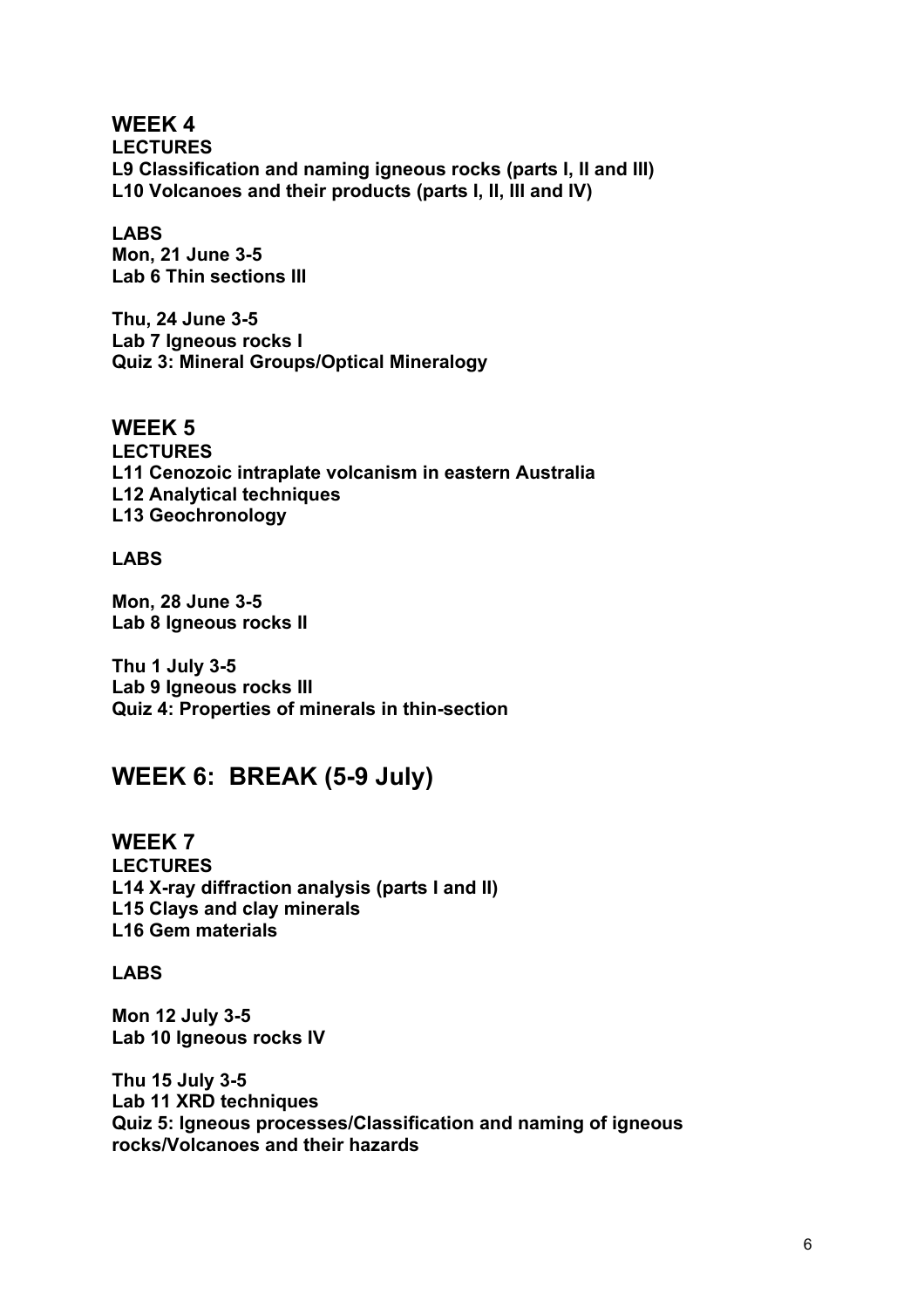**WEEK 8 LECTURES L17 Sedimentary processes and materials (parts I and II) L18 Clastic non-carbonate sedimentary rocks (parts I and II) L19 Carbonate rocks**

#### **LABS**

**Mon, 19 July 3-5 Lab 12 Using geochemical data**

**Thu, 22 July 3-5 Lab 13 Clastic non-carbonate sedimentary rocks Quiz 6: Analytical techniques/geochronology/Gem materials**

#### **WEEK 9**

**LECTURES L20 Sedimentary rocks of the Sydney Basin L21 Introduction to metamorphism (parts I and II) L22 Regional metamorphism (parts I and II)**

**LABS Mon, 26 July 3-5 LAB 14 Carbonate rocks**

**Thu 29 July 3-5 Lab 15 Metamorphic minerals Quiz 7: Sedimentary and metamorphic processes and rocks**

**WEEK 10 LECTURES L23 Extra-terrestrial Materials (parts I and II) L24 Course revision and final exam**

**LABS Mon, 2 August 3-5 Lab 16 Metamorphic rocks I**

**Thu 5 August 3-5 Lab 17 Metamorphic rocks II and Final Quiz Quiz 8: Revision of whole course**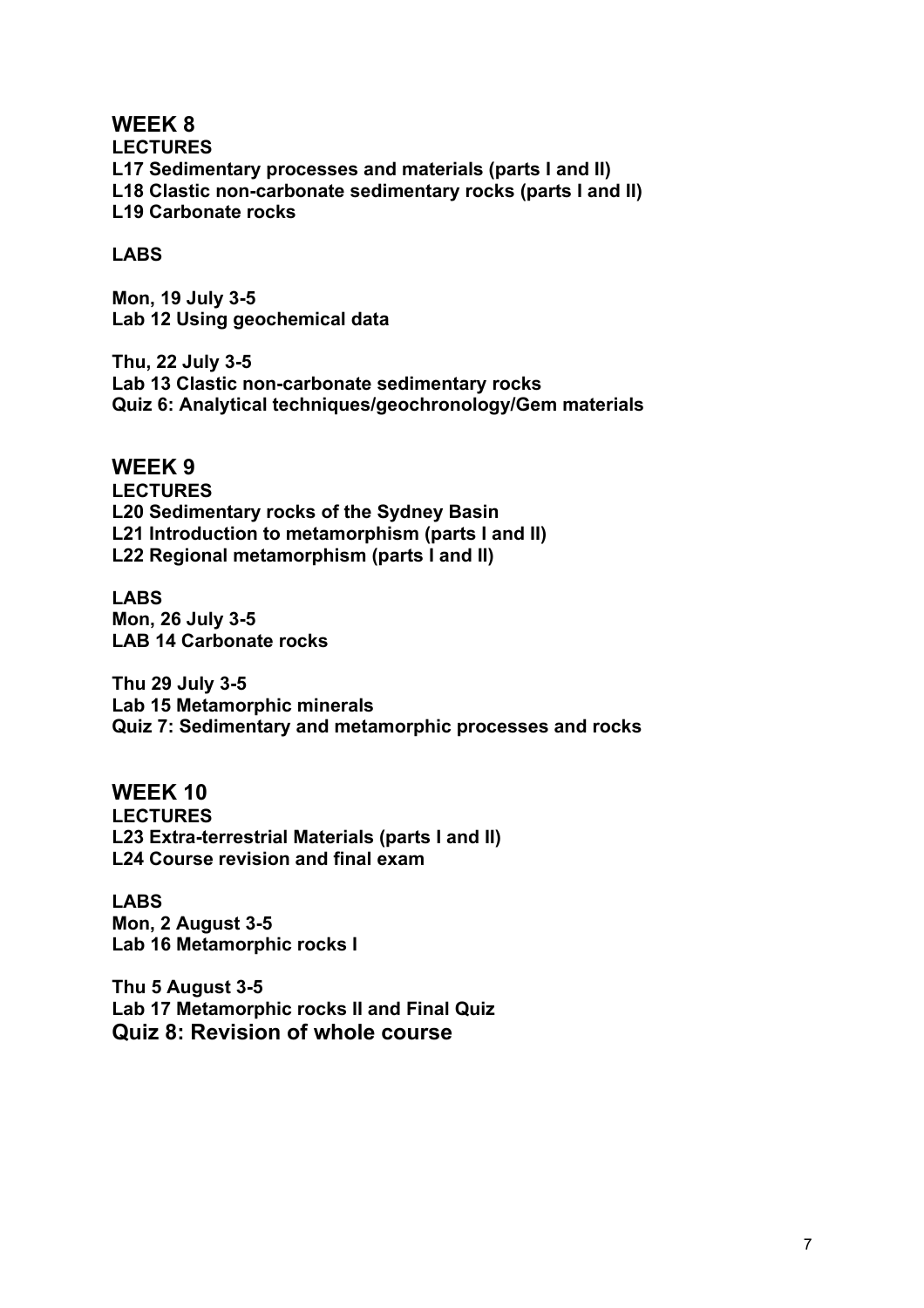## **5.1 Assessment tasks**

|                                                                                                                                                                                                                                    |        |                                                      | Feedback                           |                               |
|------------------------------------------------------------------------------------------------------------------------------------------------------------------------------------------------------------------------------------|--------|------------------------------------------------------|------------------------------------|-------------------------------|
| <b>Assessment task</b>                                                                                                                                                                                                             | Weight | Due date<br>(normally<br>midnight<br>on due<br>date) | When                               | How                           |
| <b>Assessment 1:</b><br>Weekly quizzes<br>[Answer 15-20 multiple choice questions]                                                                                                                                                 | 20%    | Beginning of<br>every<br>Thursday<br>lab class       | 1 week<br>after<br>submissi<br>on  | Grades                        |
| <b>Assessment 2:</b><br>Volcano report<br>[Write in less than 1500 words a properly formatted<br>and well-illustrated report outlining the key<br>geological relationships and features for your selected<br>terrestrial volcano.] | 20%    | Thursday<br>22 <sup>nd</sup> July                    | 2 weeks<br>after<br>submissi<br>on | Grades<br>and<br>commen<br>ts |
| <b>Assessment 3:</b><br><b>Final Exam</b><br>[Answer all of Sections A and B and any three questions<br>From Sections C and D]                                                                                                     | 60%    | <b>TBC</b>                                           |                                    |                               |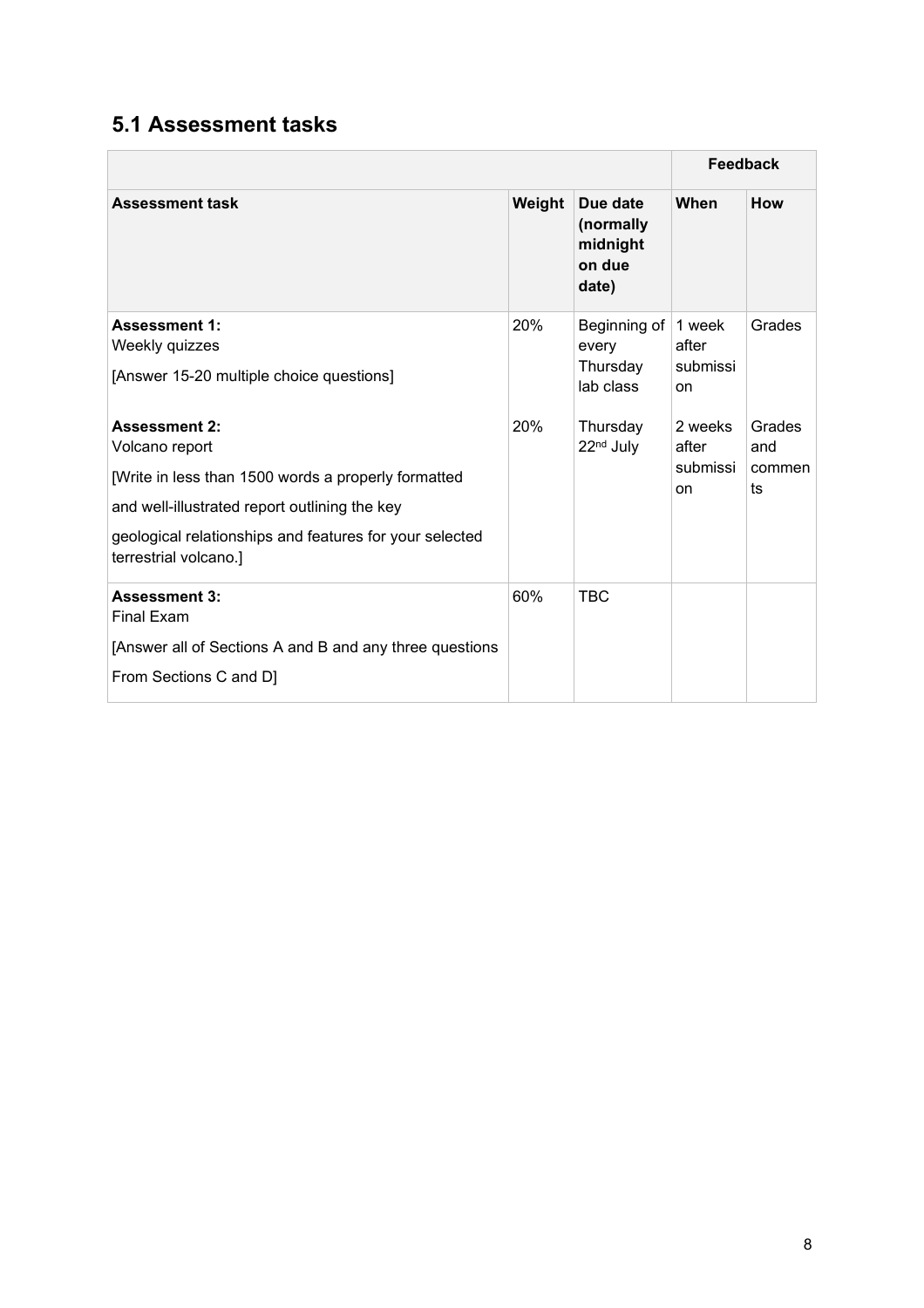#### **LIST OF QUIZZES**

| Quiz                    | <b>Topic</b>                                        | Day    |
|-------------------------|-----------------------------------------------------|--------|
|                         |                                                     |        |
| $\mathbf{1}$            | Properties of minerals in hand-specimen             | 10 Jun |
| $\overline{2}$          | Intro to Geochem/Intro to Mineralogy                | 17 Jun |
| $\overline{\mathbf{3}}$ | <b>Mineral Groups/Optical Mineralogy</b>            | 24 Jun |
| $\boldsymbol{4}$        | Properties of minerals in thin-section              | 1 Jul  |
| 5                       | Igneous processes, classification and volcanoes     | 15 Jul |
| 6                       | Analytical techniques, geochronology, gem materials | 22 Jul |
| 7                       | Sedimentary and metamorphic processes and rocks     | 29 Jul |
| 8                       | <b>Revision of whole course</b>                     | 5 Aug  |

NOTE: Quizzes 1-7 are worth 2% each while Quiz 8 is worth 6%

#### **Further information**

UNSW grading system:<https://student.unsw.edu.au/grades> UNSW assessment policy:<https://student.unsw.edu.au/assessment>

## **5.2 Submission of assessment tasks**

Submission of assignments will be via email to Ian  $\omega$  i.graham  $\omega$ unsw.edu.au Late assignments will receive a penalty of 5% per day overdue.

#### **5.3. Feedback on assessment**

See Assessment tasks section 5.1 for information on feedback for each assessment

# **6. Academic integrity, referencing and plagiarism**

**Referencing** is a way of acknowledging the sources of information that you use to research your assignments. You need to provide a reference whenever you draw on someone else's words, ideas or research. Not referencing other people's work can constitute plagiarism.

Further information about referencing styles can be located at <https://student.unsw.edu.au/referencing>

**Academic integrity** is fundamental to success at university. Academic integrity can be defined as a commitment to six fundamental values in academic pursuits**:** honesty, trust, fairness, respect,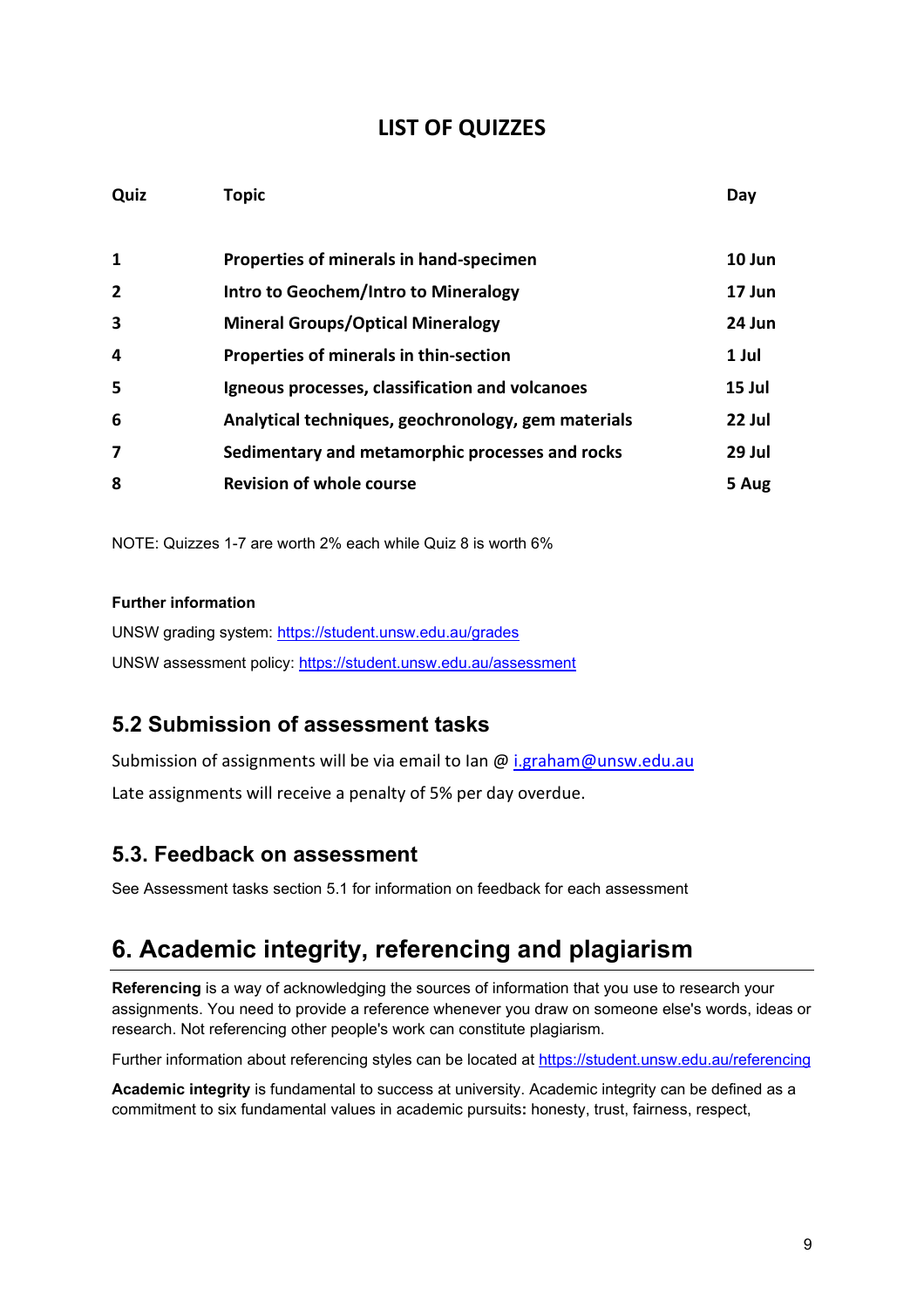responsibility and courage.*[1](#page-9-0)* At UNSW, this means that your work must be your own, and others' ideas should be appropriately acknowledged. If you don't follow these rules, plagiarism may be detected in your work.

Further information about academic integrity and **plagiarism** can be located at:

- The *Current Students* site <https://student.unsw.edu.au/plagiarism>*,* and
- The *ELISE* training site <http://subjectguides.library.unsw.edu.au/elise/presenting>

The *Conduct and Integrity Unit* provides further resources to assist you to understand your conduct obligations as a student: [https://student.unsw.edu.au/conduct.](https://student.unsw.edu.au/conduct)

# **7. Readings and resources**

| <b>Mineralogy</b>          | Klein, C., and Dutrow, B., 2008. The Manual of Mineral Science (23rd<br>Edition). John Wiley and Sons.                        |
|----------------------------|-------------------------------------------------------------------------------------------------------------------------------|
|                            | Klein, C., 2008. Minerals and Rocks (3rd Edition). John Wiley and Sons.                                                       |
|                            | Deer, W.A, Howie, R.A. and Zussman, J., 1992. Introduction to the Rock<br>Forming Minerals. Longman.                          |
|                            | Wenk, H-R., and Bulakh, A., 2004. Minerals: their constitution and origin.<br><b>Cambridge University Press.</b>              |
| <b>Optical Mineralogy</b>  | Nesse, W.D., 2004. Introduction to Optical Mineralogy (3 <sup>rd</sup> Edition).<br>Oxford University Press.                  |
|                            | Gribble, C.D., and Hall, A.J., 1985. A Practical Introduction to Optical<br>Mineralogy. George Allen and Unwin.               |
|                            | MacKenzie, W.S. and Guildford, C., 1980. Atlas of Rock-forming Minerals<br>in Thin Section, Longman                           |
|                            | MacKenzie, W.S. and Adams, A.E., 2000. A Colour Atlas of Rocks and<br>Minerals in Thin Section. Manson Publishing.            |
|                            | Perkins, D. and Henke, K.R., 2004. Minerals in Thin Section (Second<br>Edition). Pearson Education Inc.                       |
| <b>Crystals</b>            | Sunagawa, I., 2005. Crystals: growth, morphology and perfection.<br>Cambridge University Press.                               |
| <b>Clay Mineralogy</b>     | Velde, B., 1992. Introduction to Clay Minerals. Chapman and Hall.                                                             |
| <b>Earth Materials</b>     | Klein, C., and Philpotts, A., 2013. Earth materials: Introduction to<br>Mineralogy and Petrology. Cambridge University Press. |
| <b>Sediment. Petrology</b> | Tucker, M.E., 1981. Sedimentary Petrology: an introduction. Blackwells<br>Scientific.                                         |
|                            | Boggs, S., 1992. Petrology of sedimentary rocks. Macmillan Press.                                                             |

<span id="page-9-0"></span><sup>&</sup>lt;sup>1</sup> International Center for Academic Integrity, 'The Fundamental Values of Academic Integrity', T. Fishman (ed), Clemson University, 2013.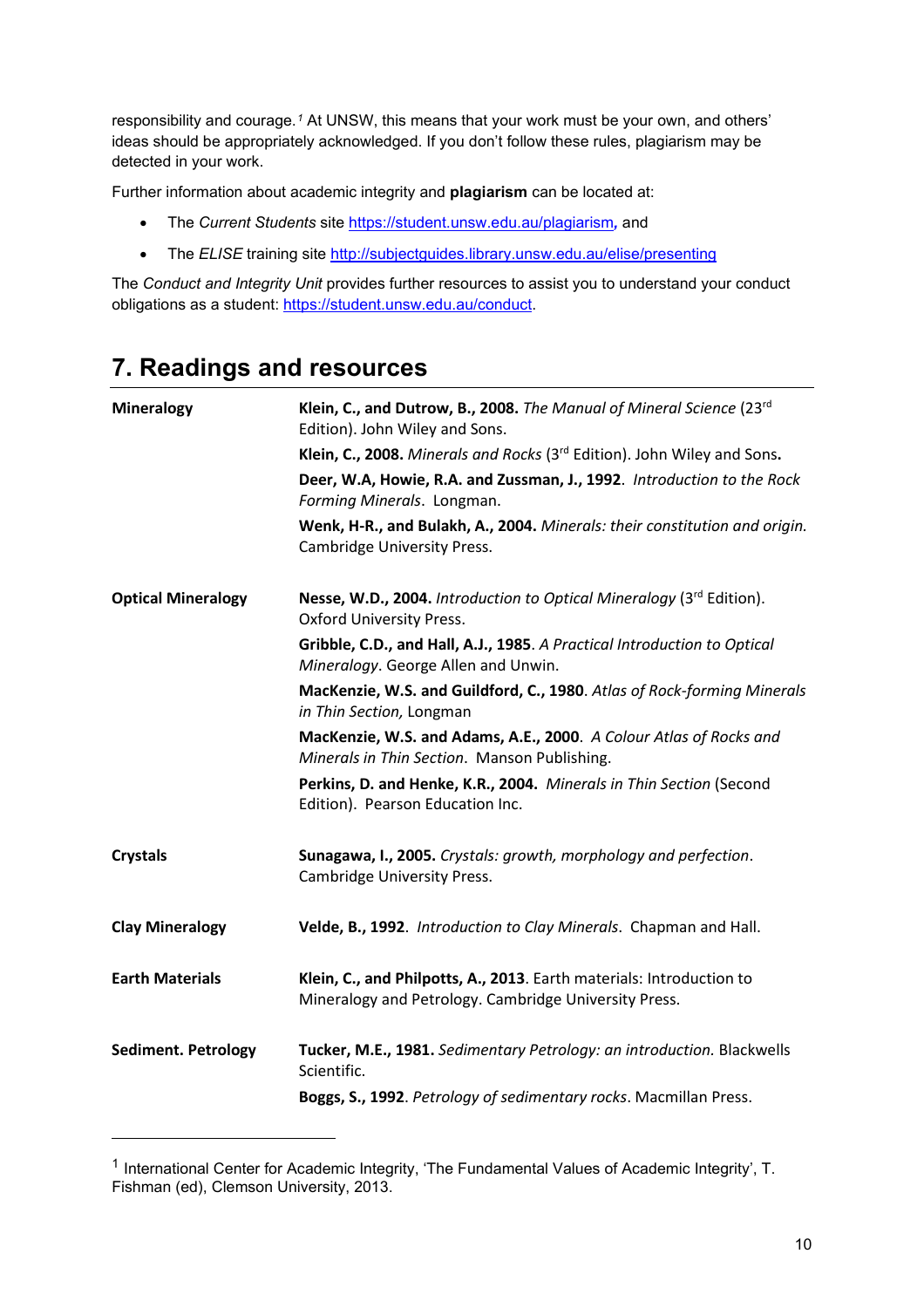| Igneous Petrology        | McBirney, A.R., 2007. Igneous Petrology (3rd Edition). Jones and Bartlett.                                                      |
|--------------------------|---------------------------------------------------------------------------------------------------------------------------------|
| <b>General Petrology</b> | Blatt, H., Tracey, R.J. and Owens, B.E., 2006. Petrology: Igneous,<br>Sedimentary and Metamorphic (Third Edition). W.H. Freeman |
| Geochemistry             | Dickin, A.P., 2000. Radiogenic Isotope Geology. Cambridge University<br>Press.                                                  |
|                          | Faure, G., 2001. Origin of Igneous Rocks: the isotopic evidence. Springer.                                                      |
|                          | Faure, G., 2003. Principles and Applications of Isotope Geochemistry.<br>Macmillan.                                             |
|                          | <b>Rollinson, H., 1993.</b> Using Geochemical Data: evaluation, presentation<br>and interpretation. Longman Scientific.         |
|                          |                                                                                                                                 |

#### **Useful Web Sites:**

Links for Mineralogists, University of Wurzburg:

<http://www.uni-wuerzburg.de/mineralogie/links.html>

University of Oxford (Dave Waters), Mineralogy Links:

[http://www.earth.ox.ac.uk/~davewa/minerals.html](http://www.earth.ox.ac.uk/%7Edavewa/minerals.html)

Mineralogical data base:

[http://www.mindat.org](http://www.mindat.org/)

Interested in Minerals? Join the **Mineralogical Society of New South Wales**. It's an amateur society for people interested in collecting and learning more about minerals. Meetings are held the first Friday of every month at the Parramatta Campus of the University of Western Sydney. Details can be found at [http://www.minsocnsw.org.au.](http://www.minsocnsw.org.au/)